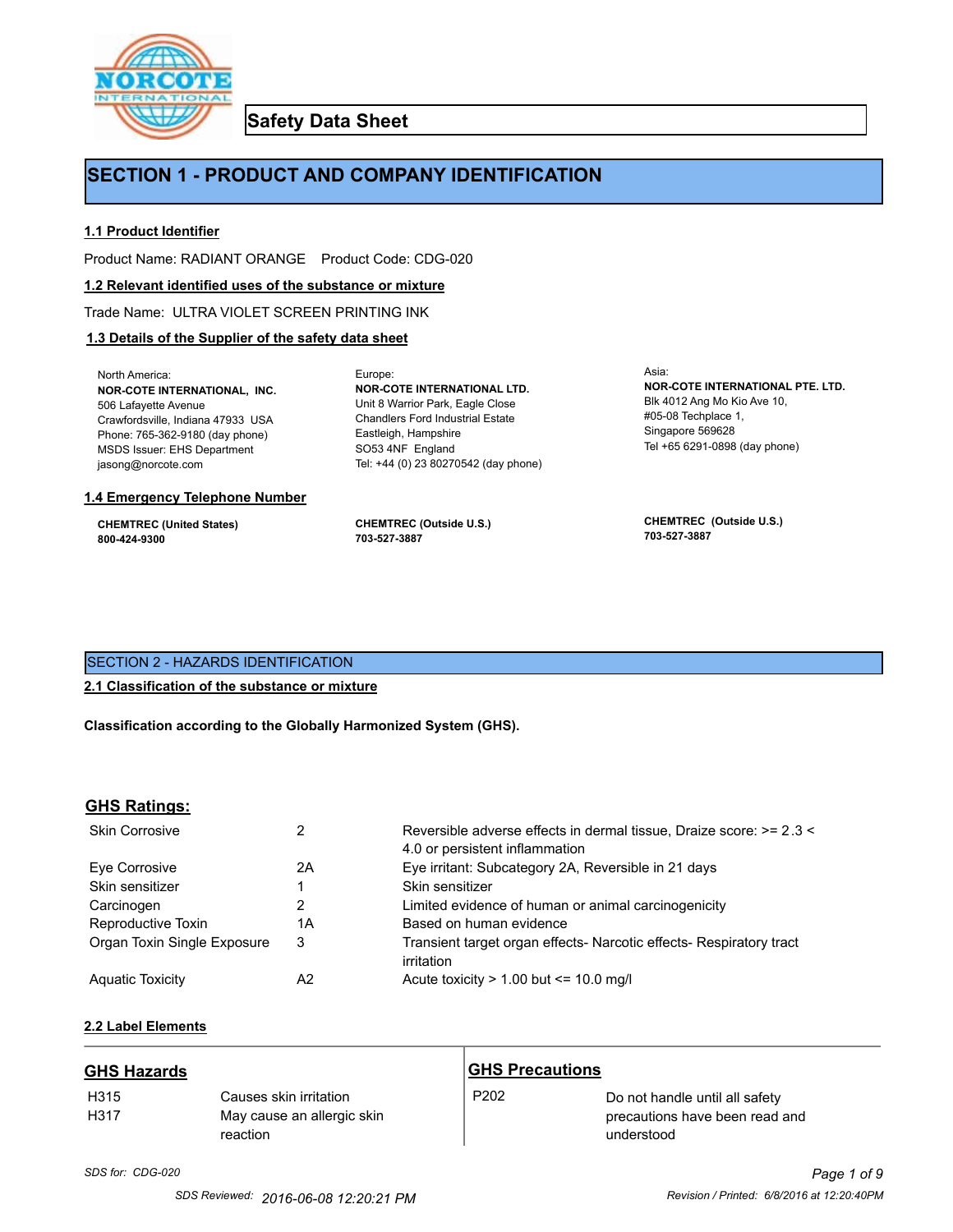| H319 | Causes serious eye irritation               | P <sub>261</sub> | Avoid breathing                                                      |
|------|---------------------------------------------|------------------|----------------------------------------------------------------------|
| H335 | May cause respiratory irritation            |                  | dust/fume/gas/mist/vapours/spray                                     |
| H336 | May cause drowsiness or                     | P273             | Avoid release to the environment                                     |
|      | dizziness                                   | P <sub>280</sub> | Wear protective gloves/protective                                    |
| H351 | Suspected of causing cancer                 |                  | clothing/eye protection/face protection                              |
| H360 | May damage fertility or the<br>unborn child | P362             | Take off contaminated clothing and<br>wash before reuse              |
| H401 | Toxic to aquatic life                       | P302+P352        | IF ON SKIN: Wash with soap and water                                 |
|      |                                             | P304+P340        | IF INHALED: Remove victim to fresh air                               |
|      |                                             |                  | and keep at rest in a position                                       |
|      |                                             |                  | comfortable for breathing                                            |
|      |                                             | P305+P351+P33    | IF IN EYES: Rinse continuously with                                  |
|      |                                             | 8                | water for several minutes. Remove                                    |
|      |                                             |                  | contact lenses if present and easy to                                |
|      |                                             |                  | do - continue rinsing                                                |
|      |                                             | P308+P313        | IF exposed or concerned: Get medical                                 |
|      |                                             |                  | advice/attention                                                     |
|      |                                             | P333+P313        | If skin irritation or a rash occurs: Get<br>medical advice/attention |

#### **Danger**



**EMERGENCY OVERVIEW:** Product is a liquid with mild acrylic odor that may be harmful if inhaled or swallowed. Product may cause serious damage to eyes, allergic skin reactions and irritation to respiratory system. Avoid breathing vapors. Avoid spillage to sewers or waterways.

## **ROUTES OF ENTRY:** Dermal, Inhalation, Ingestion

**ACUTE HEALTH EFFECTS:** Irritant to skin, eyes and respiratory tract. Effects may be delayed for several hours. None Known

**Skin Contact:** Potential irritant and can cause allergic skin reaction. Repeated or prolonged contact may cause sensitization.

**Eye Contact:** Liquid, vapors, or mists may cause eye irritation. Protect eyes from repeated or prolonged contact.

**Ingestion:** May be harmful if swallowed. Gastrointestinal tract irritation may result.

**Inhalation:** May be harmful if inhaled. May cause irritation to upper respiratory tract upon prolonged or repeated inhalation.

# **Effects of Overexposure**

# **MEDICAL CONDITIONS AGGRAVATED BY EXPOSURE:** Repeated and prolonged overexposure may increase the potential for adverse health effects.

**CHRONIC HEALTH EFFECTS:** No additional information

# SECTION 3 - COMPOSITION / INFORMATION ON INGREDIENTS

#### **3.2 Mixtures**

\*Note: The exact concentrations of the below listed chemicals are being withheld as a trade secret

| <b>Chemical Name</b>         | <b>Percent</b><br>Weiaht | CAS#       | EC No.    | Classification (GHS)      |
|------------------------------|--------------------------|------------|-----------|---------------------------|
| 1.6-Hexanediol<br>diacrylate | $120.00 - 30.00 %$       | 13048-33-4 | 235-921-9 | H315, H319,<br>H317, H400 |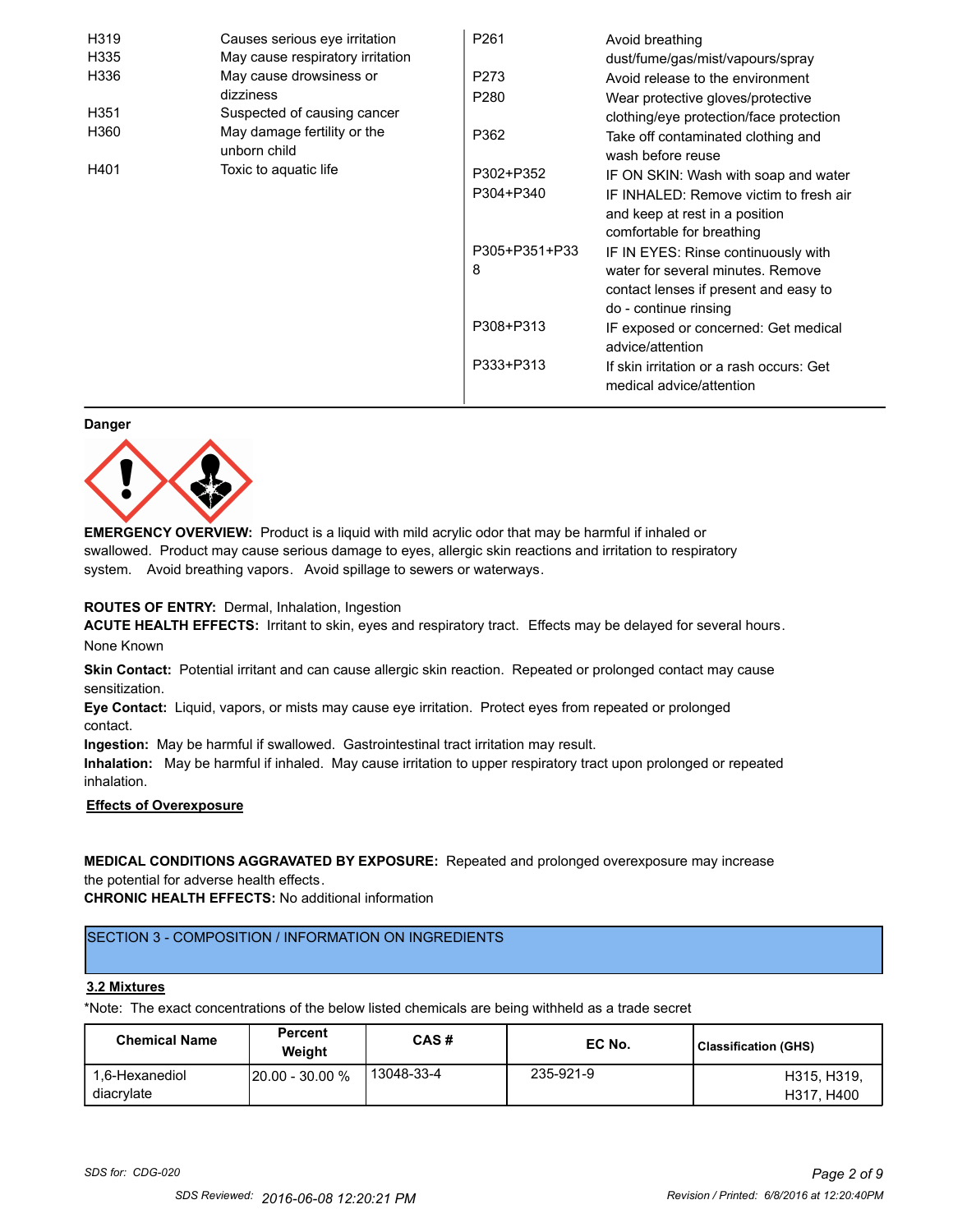| Tripropylene glycol<br>diacrylate                                             | 5.00 - 10.00 %   | 42978-66-5 | 256-032-2 | H315, H319,<br>H317, H335 |
|-------------------------------------------------------------------------------|------------------|------------|-----------|---------------------------|
| 1-Propanone, 2-<br>hydroxy-2-methyl-1-<br>phenyl-                             | $1.00 - 5.00 %$  | 7473-98-5  |           | H302                      |
| 1-Propanone, 2-<br>methyl-1-[4-<br>(methylthio)phenyl]-2-<br>(4-morpholinyl)- | $1.00 - 5.00 %$  | 71868-10-5 | 400-600-6 | H302, H411                |
| Methanone, (1-<br>hydroxycyclohexyl)<br>phenyl-                               | $0.10 - 1.00 %$  | 947-19-3   |           | H <sub>303</sub>          |
| Benzophenone                                                                  | $10.10 - 1.00 %$ | 119-61-9   |           |                           |

# SECTION 4 - FIRST AID MEASURES

# **4.1 Description of first aid measures**

**INHALATION:** Move subject to fresh air and keep warm. If subject is not breathing, administer artificial respiration. If breathing is difficult, have qualified personnel administer oxygen and get medical attention .

**EYE CONTACT:** Flush the eye and under lids with warm water for 15 minutes. Remove any contact lenses during the flushing. Get immediate medical attention if symptoms persist.

**SKIN CONTACT:** Remove and isolate contaminated clothing and shoes. Remove excess material from skin with clean cloth. Flush skin with running lukewarm water. Wash affected areas using mild soap.

**INGESTION:** If appreciable quantities are swallowed, seek immediate medical attention. Do NOT induce vomiting. Never give anything by mouth to an unconscious person.

# SECTION 5 - FIRE FIGHTING MEASURES

## **5.1 Extinguising Media**

Evacuate area of all non-emergency personell. Firefighters must wear full emergency equipment with self contained breathing apparatus. At elevated temperatures hazardous polymerization may occur causing container rupture and in extreme cases, explosion. Fight fires from upwind and cool intact containers with water spray or stream at maximum range.

# Flash Point: 100 C (212 F)

**FLAMMABLE/EXPLOSIVE LIMITS (Volume % in air):** Not established **EXTINGUISHING METHOD:** Water fog, carbon dioxide (CO2) or dry chemical

## **5.2 Special Hazards arising from the substance or mixture:**

Thermal decomposition can lead to release of irritating gases and vapors

## **5.3 Advice for firefighters**

#### **Protective Equipment:**

Wear full emergency equipment with selfcontained breathing apparatus . Refer to Section 8

## **5.4 Additional Information**

 Heating causes a rise in pressue, risk of bursting and combustion Shut off sources of ignition Carbon monoxide and carbon dioxide may form upon combustion

## **OSHA CLASSIFICATION:** Class IIIB Combustible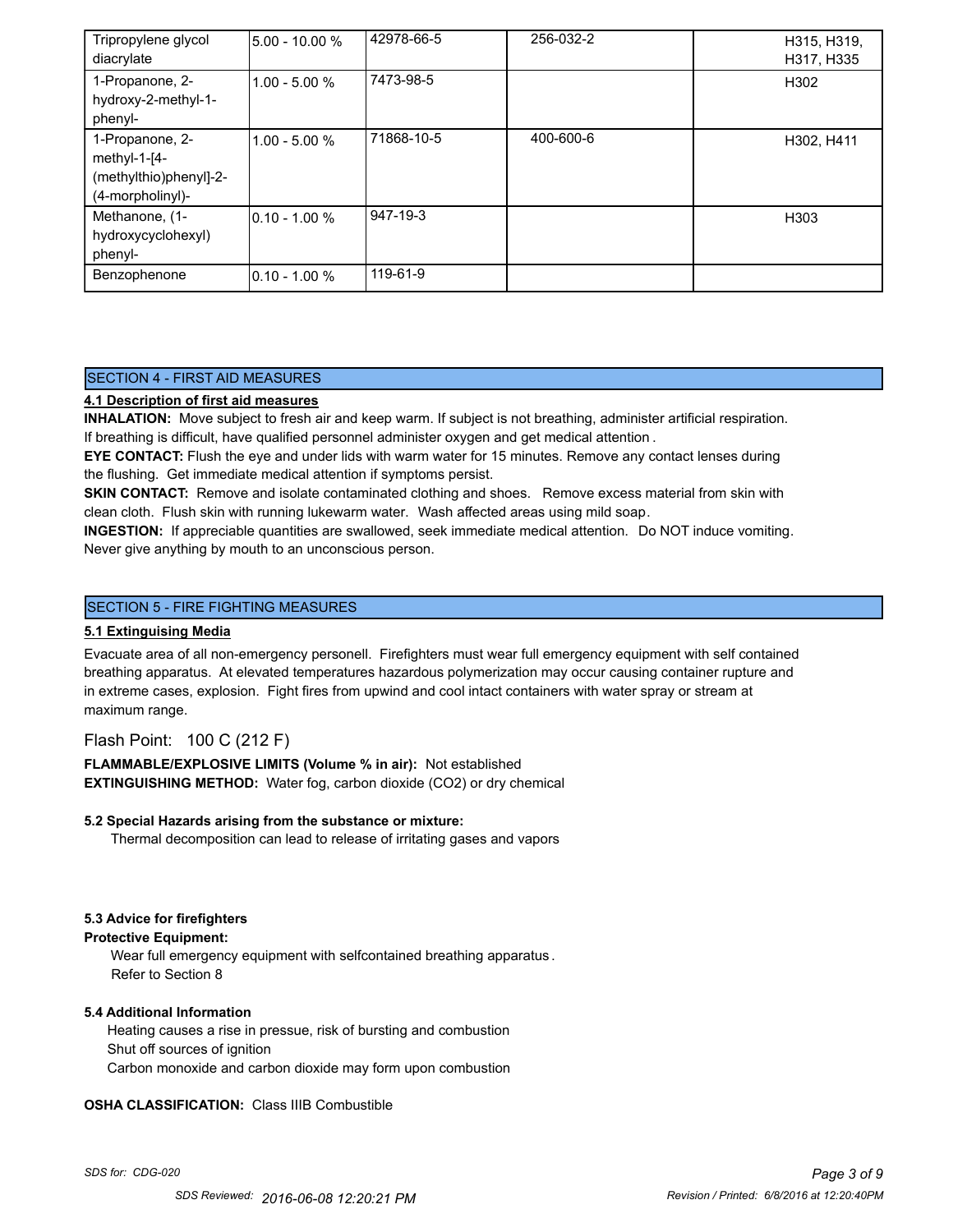## SECTION 6 - ACCIDENTAL RELEASE MEASURES

#### **6.1 Personal precautions, protective equipment and emergency procedures**

Remove all sources of ignition and ventilate area. Avoid skin and eye contact. Use respiratory protection.

#### **6.2 Environmental precautions**

Avoid release to the environment. Local authorities should be advised if significant spillages cannot be contained

#### **6.3 Methods and materials for containment and cleaning up**

 Absorb with inert materials such as dry clay or sand and place in closed container for disposal as solid waste in accordance with all applicable regulations.

## SECTION 7 - HANDLING AND STORAGE

#### **7.1 Precautions for safe handling**

Avoid any unnecessary contact. Use protective clothing specified in Section 8.

#### **7.2 Conditions for safe storage, including and incompatibilities**

Store away from heat and sunlight to prevent spontaneous polymerization. Store below 90° F (32° C). Protect containers from physical damage. Storage of containers should conform to flammable and combustible liquid regulations.

## **SECTION 8 - EXPOSURE CONTROLS / PERSONAL PROTECTION**

#### **8.1 Control parameters**

#### **Exposure Limits:** Not established for mixture

| <b>Chemical Name / CAS No.</b>                                                          | <b>OSHA Exposure Limits</b> | <b>ACGIH Exposure Limits</b> | <b>Other Exposure Limits</b> |
|-----------------------------------------------------------------------------------------|-----------------------------|------------------------------|------------------------------|
| 1,6-Hexanediol diacrylate<br>13048-33-4                                                 |                             |                              |                              |
| Tripropylene glycol<br>diacrylate<br>42978-66-5                                         |                             |                              |                              |
| 1-Propanone, 2-hydroxy-2-<br>methyl-1-phenyl-<br> 7473-98-5                             |                             |                              |                              |
| 1-Propanone, 2-methyl-1-[4-<br>(methylthio)phenyl]-2-(4-<br>morpholinyl)-<br>71868-10-5 |                             |                              |                              |
| Methanone, (1-<br>hydroxycyclohexyl)phenyl-<br>947-19-3                                 |                             |                              |                              |
| Benzophenone<br>119-61-9                                                                |                             |                              |                              |

## **8.2 Exposure Controls**

**VENTILATION:** Provide natural or mechanical ventilation to minimize exposure. If practical, use local mechanical exhaust ventilation at sources of air contamination.

**EYE PROTECTION:** Use splash-proof safety goggles or safety glasses that are ANSI approved to prevent eye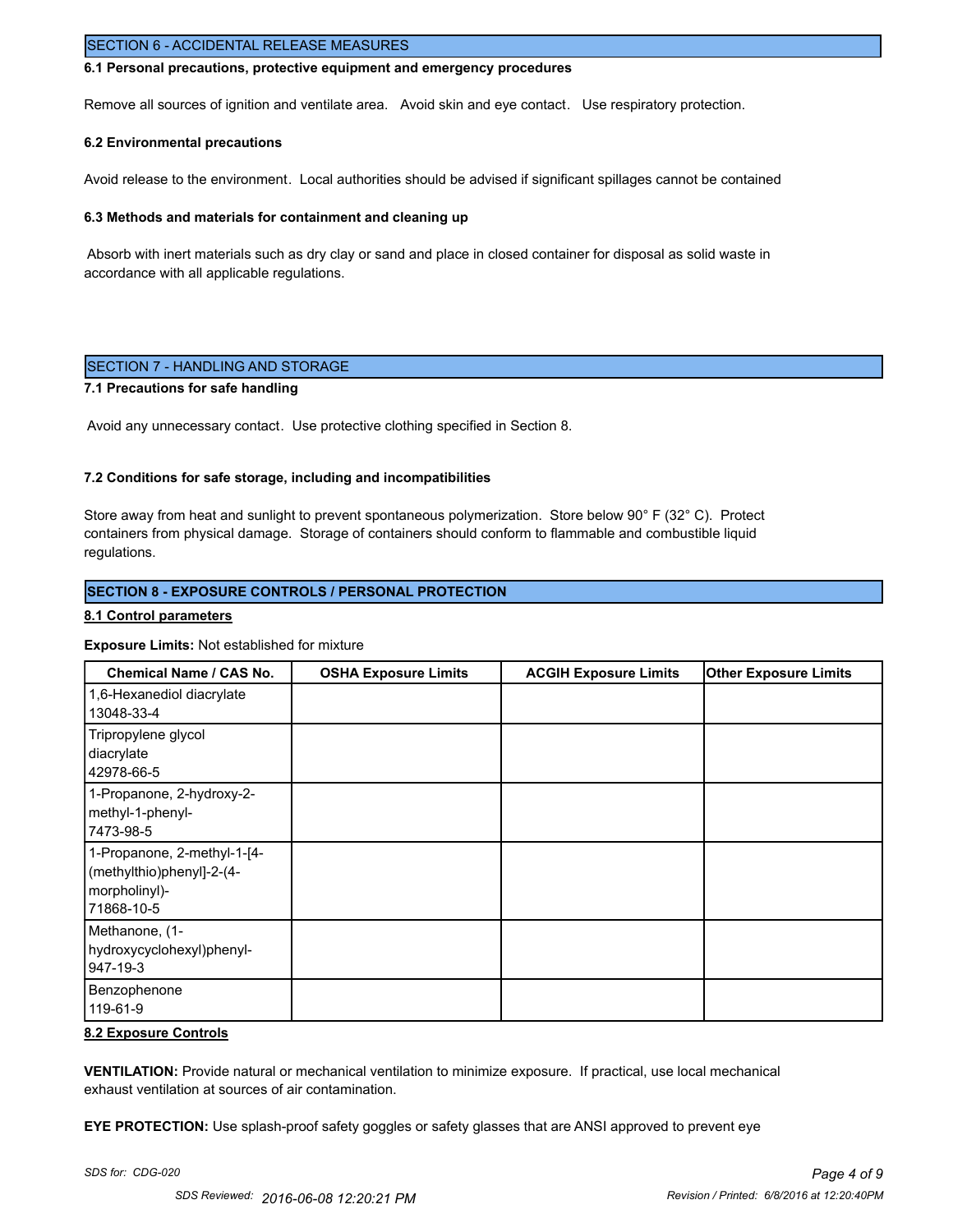contact. Eyewash availability is also recommended.

**HAND PROTECTION:** Use nitrile, butyl or other gloves that are resistant to chemicals in Section 2. Replace immediately if punctured or torn or when a change of appearance (color, elasticity, shape) occurs . A minimum of 0.45mm thick gloves for long duration exposure (up to 4 hours) or mechanical handling activities; single use, disposable gloves for short duration exposures not exceeding 30 minutes or where splashes are likely, are recommended.

**RESPIRATORY PROTECTION:** Use of NIOSH/MSHA approved respirators is recommended where exposure limits may be exceeded. Consult the respirator manufacturer for appropriate type and application. **SKIN PROTECTION:** Protective or disposable outer clothing is recommended.

**Environmental Exposure Controls:** Avoid release to the environment. The product should not be allowed to enter drains, water courses or the soil.

| <b>SECTION 9 - PHYSICAL AND CHEMICAL PROPERTIES</b>       |                                   |                                  |                   |
|-----------------------------------------------------------|-----------------------------------|----------------------------------|-------------------|
| 9.1 Information on basic physical and chemical properties |                                   |                                  |                   |
| Appearance:                                               | Liquid with moderate<br>viscosity | Odor:                            | Mild Acrylic odor |
| Vapor Pressure:                                           | Not Established                   | <b>Vapor Density:</b>            | Heavier than Air  |
| pH:                                                       | Not Established                   | Formula KG / Gal                 | 4.09              |
| <b>Melting Point:</b>                                     | Not Available                     | <b>Freezing Point:</b>           | Not Available     |
| Solubility:                                               | Not Soluble in Water              | <b>Boiling Range:</b>            | Not Available     |
| <b>Flash Point:</b>                                       | See section 5.1                   | <b>Evaporation Rate:</b>         | $<$ 1             |
| <b>Flammability:</b>                                      | See Section 5.4                   | <b>Explosive Limits:</b>         | See Section 5.4   |
| Viscosity:                                                | See Certificate of<br>Analysis    | <b>Specific Gravity (SG)</b>     | 1.082             |
| Grams VOC less water:                                     | $<$ 1%                            | <b>Partition Coefficient</b>     | Not Available     |
| <b>Auto-Ignition Temperature</b>                          | Not Available                     | <b>Decomposition Temperature</b> | Not Available     |

# **SECTION 10 - REACTIVITY / STABILITY HAZARD DATA**

# **10.1 Reactivity**

None known

## **10.2 Chemical Stability**

This material is stable under recommended storage and handling conditions.

## **10.3 Possibility of hazardous reaction**

Under certain conditions (excess temperatures and contamination) hazardous polymerization may occur. Avoid high temperature and contamination with foreign materials.

## **10.4 CONDITIONS TO AVOID:**

Excessive heat, ignition sources and contamination with dirt and other foreign materials.

## **10.5 Incompatible Materials:**

Avoid contamination or inappropriate mixing with strong oxidizing agents, peroxides, strongly caustic materials and metal corrosion products including rust. Do not expose to UV light during storage.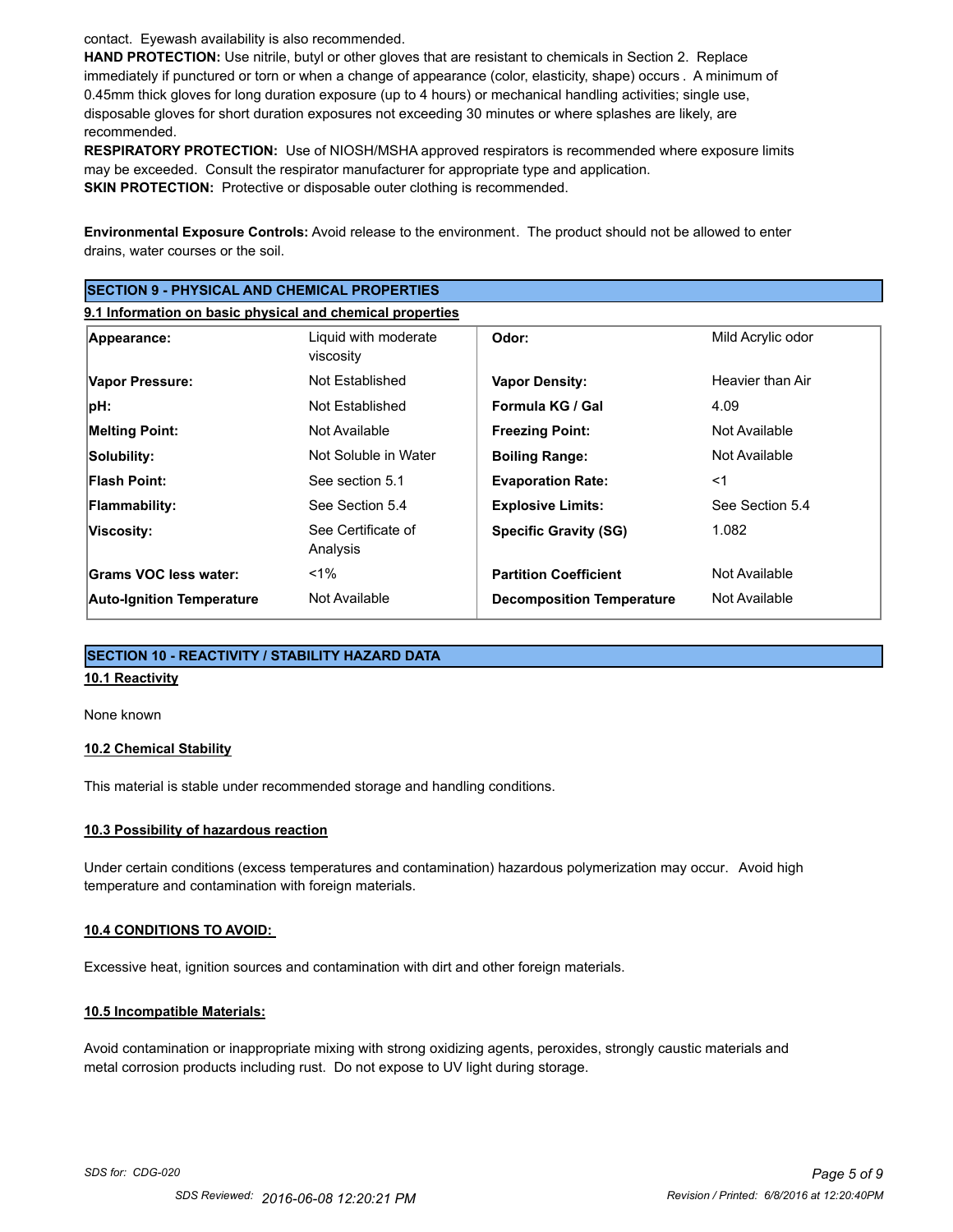#### **10.6 Hazardous decomposition products**

Thermal oxidation or pyrolysis (as in fire) may yield carbon dioxide, carbon monoxide and volatile organic fragments which are flammable, irritating or toxic.

## Hazardous polymerization will not occur.

## **SECTION 11 - TOXICOLOGICAL INFORMATION**

| <b>Component Toxicity:</b>                                                           |                                                                                     |  |
|--------------------------------------------------------------------------------------|-------------------------------------------------------------------------------------|--|
| <b>Component Description</b><br>Oral, Dermal, Inhalation<br><b>Toxicity</b>          | Ecotoxocity:                                                                        |  |
| 1,6-Hexanediol diacrylate<br>Oral:5.00 g/kg (Rat)<br>Dermal: 3,600.00 µL/kg (Rabbit) | N/A                                                                                 |  |
| Tripropylene glycol diacrylate<br>Oral:3,000.00 mg/kg (Rat)                          | 48 Hr EC50 Daphnia magna: 88.7 mg/L<br>72 Hr EC50 Desmodesmus subspicatus: >28 mg/L |  |
| 1-Propanone, 2-hydroxy-2-methyl-1-phenyl-                                            | N/A                                                                                 |  |
| 1-Propanone, 2-methyl-1-[4-(methylthio)phenyl]<br>-2-(4-morpholinyl)-                | N/A                                                                                 |  |
| Methanone, (1-hydroxycyclohexyl)phenyl-                                              | N/A                                                                                 |  |
| Benzophenone<br>Dermal: 3,535.00 mg/kg (Rabbit)                                      | 96 Hr LC50 Pimephales promelas: 13.2 - 15.3 mg/L [flow-through]                     |  |

**TOXICOLOGICAL DATA:** Slightly Toxic by injestion. Prolonged or repeated exposure may result in sensitization. **LC50** - No additional information **LD50** - No additional information **MUTAGENICITY:** No additional information **REPRODUCTIVE EFFECTS:** No additional information **CARCINOGENICITY:**

Benzophenone: IARC: Possible human carcinogen OSHA: listed

Carcinogenicity:

## **SECTION 12 - ECOLOGICAL INFORMATION**

#### **12.1 Toxicity**

No determination has been made on ecological impact. However, it is recommended to prevent contamination of the environment with this product, i.e. soil, landfills, drains, sewers, surface waters, etc.

#### **12.2 Persistence and degradability**

No determination has been made on ecological impact. however, it is highly recommended to prevent contamination of the environment with this product, i.e. soil, landfills, drains, sewers, surface waters, etc

#### **12.3 Bioaccumulative potential**

No determination has been made on ecological impact. However, it is highly recommended to prevent contamination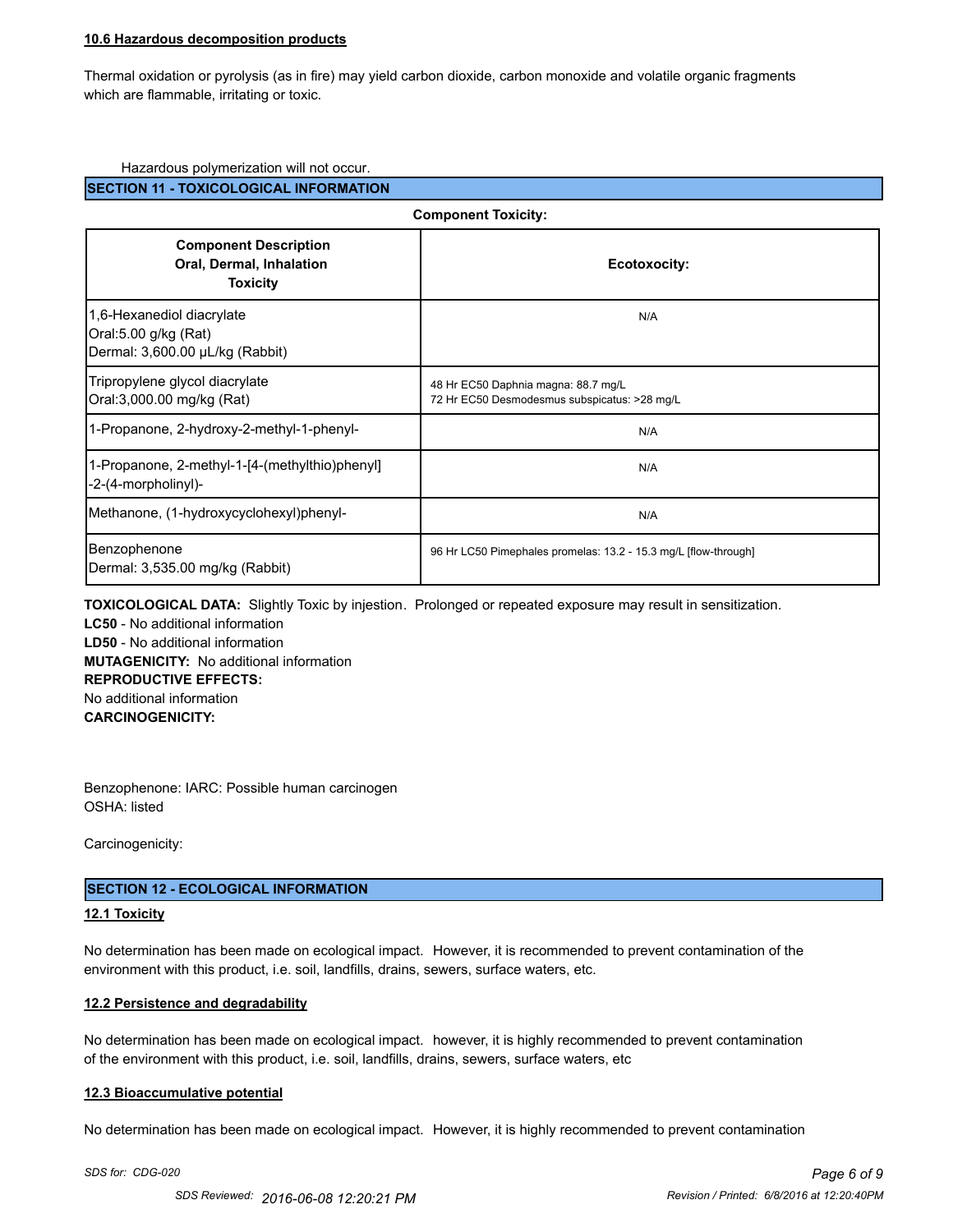of the environment with this product, i.e. soil, landfills, drains, sewers, surface waters, etc.

#### **12.4 mobility in soil**

No determination has been made on ecological impact. However, it is highly recommended to prevent contamination of the environment with this product, e.i. soil, landfille, drains, sewers, surface waters, etc.

#### **SECTION 13 - DISPOSAL CONSIDERATIONS**

#### **13.1 Waste Water methods**

If material becomes a waste, it does not meet the criteria of a hazardous waste as defined under the Resource Conservation and Recovery Act (RCRA) 40 CFR 261 as supplied. Dispose of this material in accordance with all applicable federal, state, provincial, and local laws and regulations.

## **SECTION 14 - TRANSPORTATION INFORMATION**

Transport this product in accordance with all applicable laws and regulations . This product, as supplied, is not regulated nor classified as a hazardous material/dangerous good by United States Department of Transportation (DOT), the International Civil Aviation Organization (ICAO), the International Maritime Organization (IMO), the Canadian Transportation of Dangerous Goods Act (TDG), or the International Air Transport Association (IATA) .

**14.1 UN Number:** Not Applicable

**14.2 UN Proper Shipping Name:** Not Applicable

**14.3 Transport Hazard Class:** Not Applicable **DOT (49 CFR)/IATA/IMDG Hazard Class:** Not Applicable

 **14.4 Packing Group:** Not Applicable

## **SECTION 15 - REGULATORY INFORMATION**

## **15.1 Safety, Health and Environmental regulations / legislation specific for the substance or mixture**

This safety data sheet has been formatted to the best of our ability in accordance to Directive 67/548/EEC or Directive 1999/45EC, American National Standards Institute (ANSI) and contains hazard criteria and all information required by the Canadian Controlled Products Regulation (CPR) in regard to this product.

**Clean Air Act - Ozone Depleting Substances (ODS):** This product and its components do not contain Ozone Depleting Substances.

**Canadian Inventory Status:** Components of this product are currently listed on the Canadian Domestic Substance List (DSL) or the Canadian Non-Domestic Substance List (NDSL).

**Coalition of Northeastern Governors (CONEG):** This product meets the requirements of CONEG pertaining to heavy metals total content of no more than 100 PPM. No heavy metals are added as a part of the formulation, but raw materials may contain residual parts per million as naturally occurring elements.

**European Inventory Status:** Components of this product are listed on the European Inventory of Existing Commercial Substances (EINECS), the European List of Notified Chemical Substances (ELINCS), or are exempt from being listed.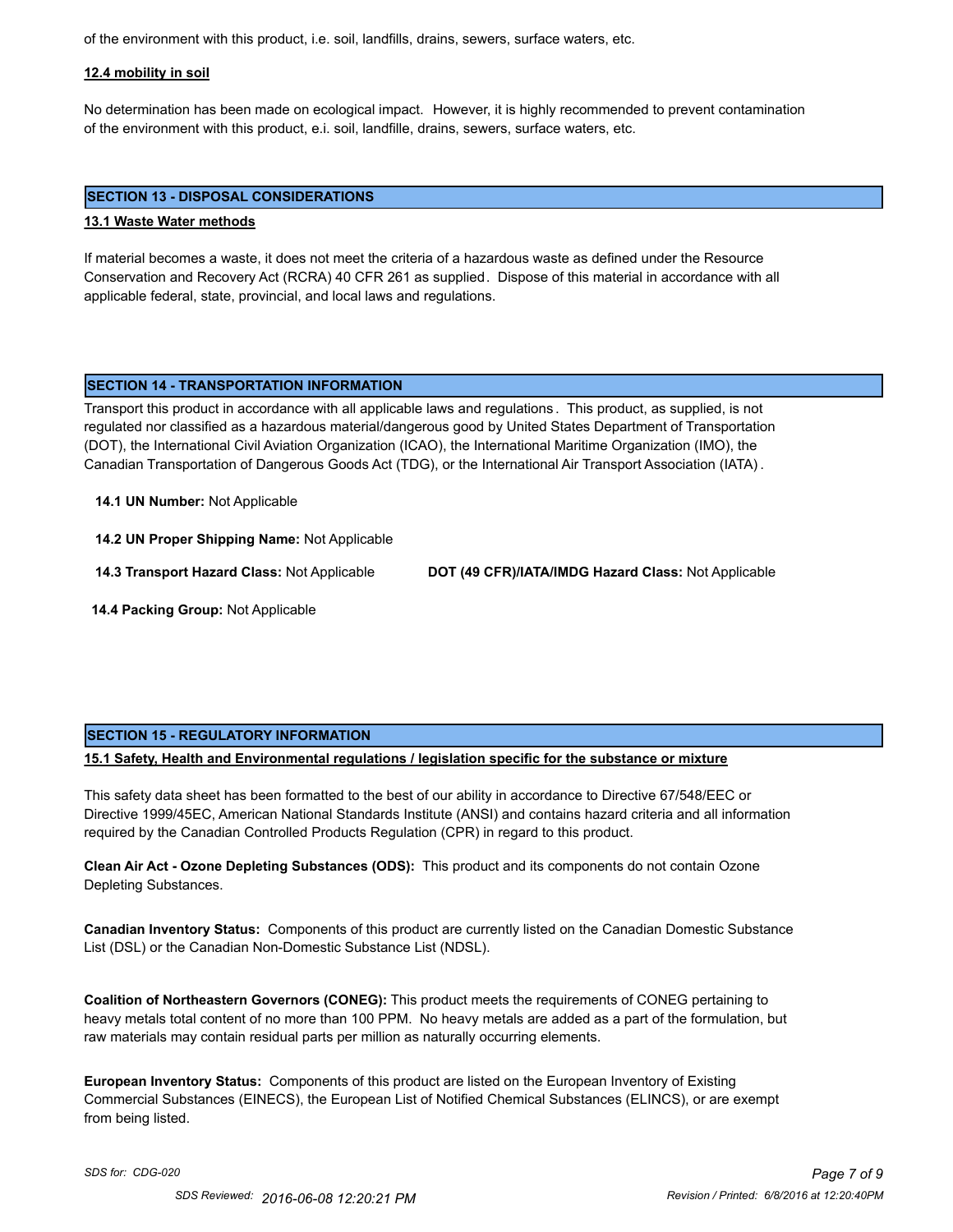**Food and Drug Administration (FDA) Food Packaging Status:** Components of this product have not been cleared by FDA for use in food packaging and/or other applications as an indirect food additive .

**European Union Directive 2011/65/EC Restriction of Hazardous Substances (RoHS):** This product is in compliance with the requirements of the RoHS2 Directive.

#### **California Proposition 65 RTK:**

The following components of this mixture are listed under California Proposition 65: Benzophenone 119-61-9 0.1 to 1.0 % Carcinogen

If CAS numbers 13463-67-7 and/or 1333-86-4 are listed they are not supplied in respirable form.

**REACH** : This product is compliant with the registration of the REACH Regulation (EC) No. 1907/2006 as all its components are either excluded, exempt and/or preregistered.

The following Substances of Very High Concern are present (updated December 17, 2015 to review for the 168 SVHC)

- None

- None

#### **Superfund Amendments and Reauthorization Act of 1986 (SARA) Title III: Section 302:**

- None

#### **Superfund Amendments and Reauthorization Act of 1986 (SARA) Title III: SARA 313:**

 This product contains the following components that are regulated under the Toxic Chemical Release Reporting requirements 40 CFR 372:

- None

**Global Inventories:** The components of these products are listed in the following or exempt from listing:

Europe (EINECS): Yes USA (TSCA): Yes Canada (DSL): Yes Japan (ENCS): Yes Philippines (PICCS): Yes China (IECSC): Yes Australia (AICS): Yes Korea (KECI): Yes New Zealand (NZloC): Yes Taiwan (ECSI): Yes

## **SECTION 16 - OTHER INFORMATION**

**Hazardous Material Information System (HMIS) National Fire Protection Association (NFPA)**